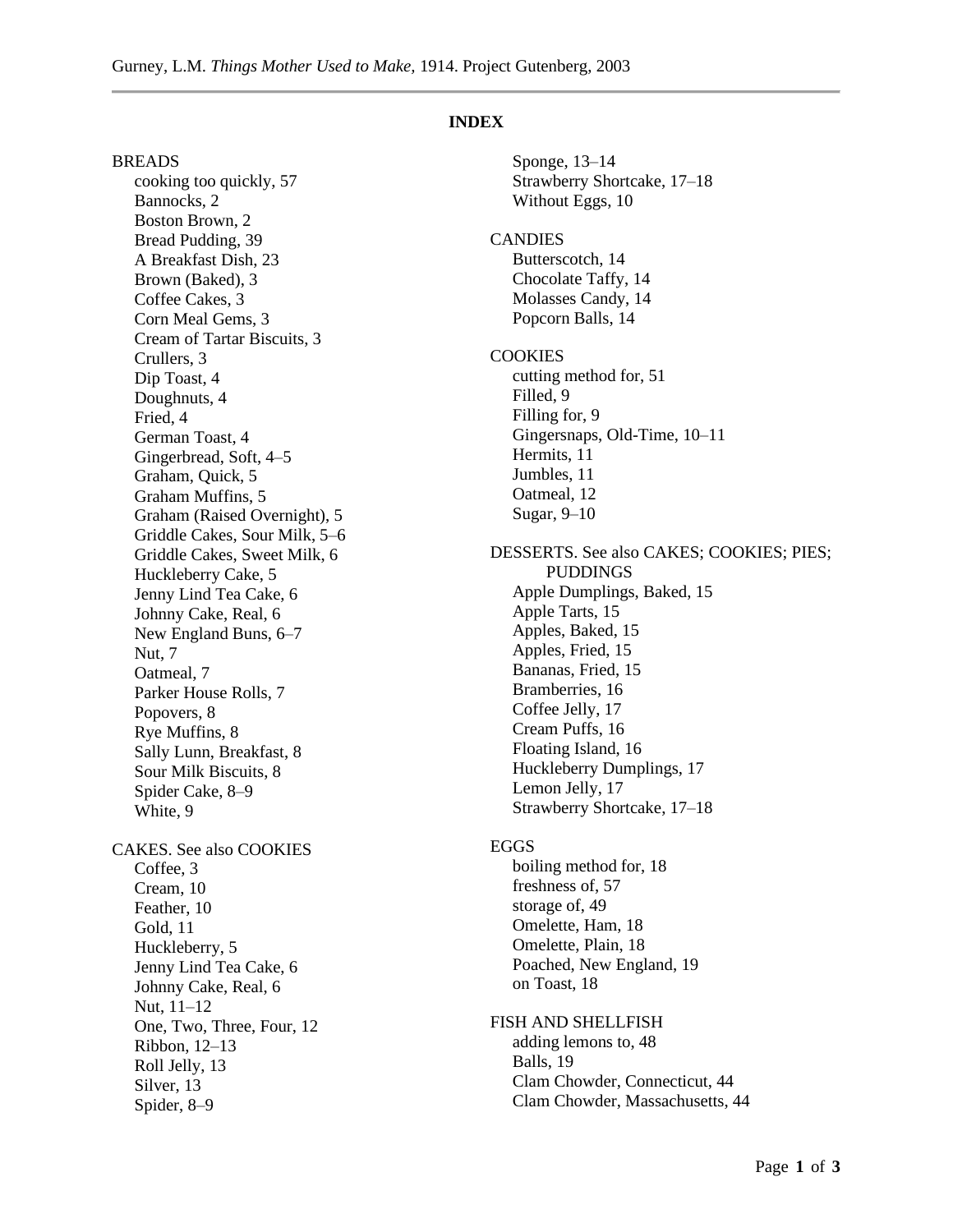Clam Fritters, 19 Fish Chowder, New England, 44 Lobster, Boiled, 19 Lobster, Cold Dressed, 19 Mackerel, Baked, 20 Oyster Stew, A Good, 45 Oysters on Toast, 20 Shad, Baked, 20 FRUITS. See also PRESERVES Apple Dumplings, Baked, 15 Apple Tarts, 15 Apples, Baked, 15 Apples, Fried, 15 Bananas, Fried, 15 Bramberries, 16 Cranberry Pie, 31 Grape Juice, 24 Huckleberry Cake, 5 Lemon Jelly, 17 Lemon Pie, Frosted, 31 Orange Pudding, 40 Plum Pudding, 40–41 Pumpkin Pie, 32 Rhubarb Pie, 32 Strawberry Shortcake, 17–18

# HOUSEHOLD HINTS, 47–60

#### MEATS

cooking time for, 59 side dishes for, 58 and tenderness, 51–52 Beef, A La Mode, 20 Beef, Potted, 22–23 Beef Stew with Dumplings, 21 Beefsteak Pie, 20–21 Corn Beef, How to, 22 Corn Beef Hash, 22 Lamb Broth, 45 New England Boiled Dinner, 21 Pork Chops, Breaded, 22 Stew, Brunswick, 22–23 Veal, A Fine Way to Cook, 23 Veal Patties, 23

**MISCELLANEOUS** Boston Baked Beans, 23 A Breakfast Dish, 23 Cracker Tea for Invalids, 23–24 Crust Coffee, 24

Dumplings, 21 Mincemeat, 24 Potato Yeast, Homemade, 24–25 PICKLES Catsup, Cold, 27 Cauliflower, Pickled, 25 Chili Sauce, 26 Chow Chow, 26–27 Corn Relish, 27 Cucumber Pickles, Homemade, 28–29 Green Chopped, 25–26 Mixed, 28 Piccalilli, 28–29 Tomato Catsup, 27, 29 Watermelon Rind, 30

#### PIES

baking hints, 54 Chocolate Custard, 30 Coconut, 30–31 Cranberry, 31 Cream, 31 Cream Washington, 33 Custard, Old-Time, 31 Lemon, Frosted, 31 Mock Mince, 32 Pie Crust, Rich, 30 Pork Apple, 30 Pumpkin, 32 Rhubarb, 32 Rolley Polys, 32 Squash, 32

# PRESERVES

California Jam, 33 Cherries, Canned, 34 Cherry Conserve, 34 Citron, Preserved, 34 Crab Apple Jelly, 33 Cranberry Jelly, 35 Currant Jelly, 34 Currants, Spiced, 35 Grape Conserve, 35 Grape Marmalade, 35 Grape Preserve, 35 Orange Marmalade, 36 Peach Marmalade, 36 Peaches, Canned, 36 Peaches, Pickled, 36 Pears, Ginger, 36